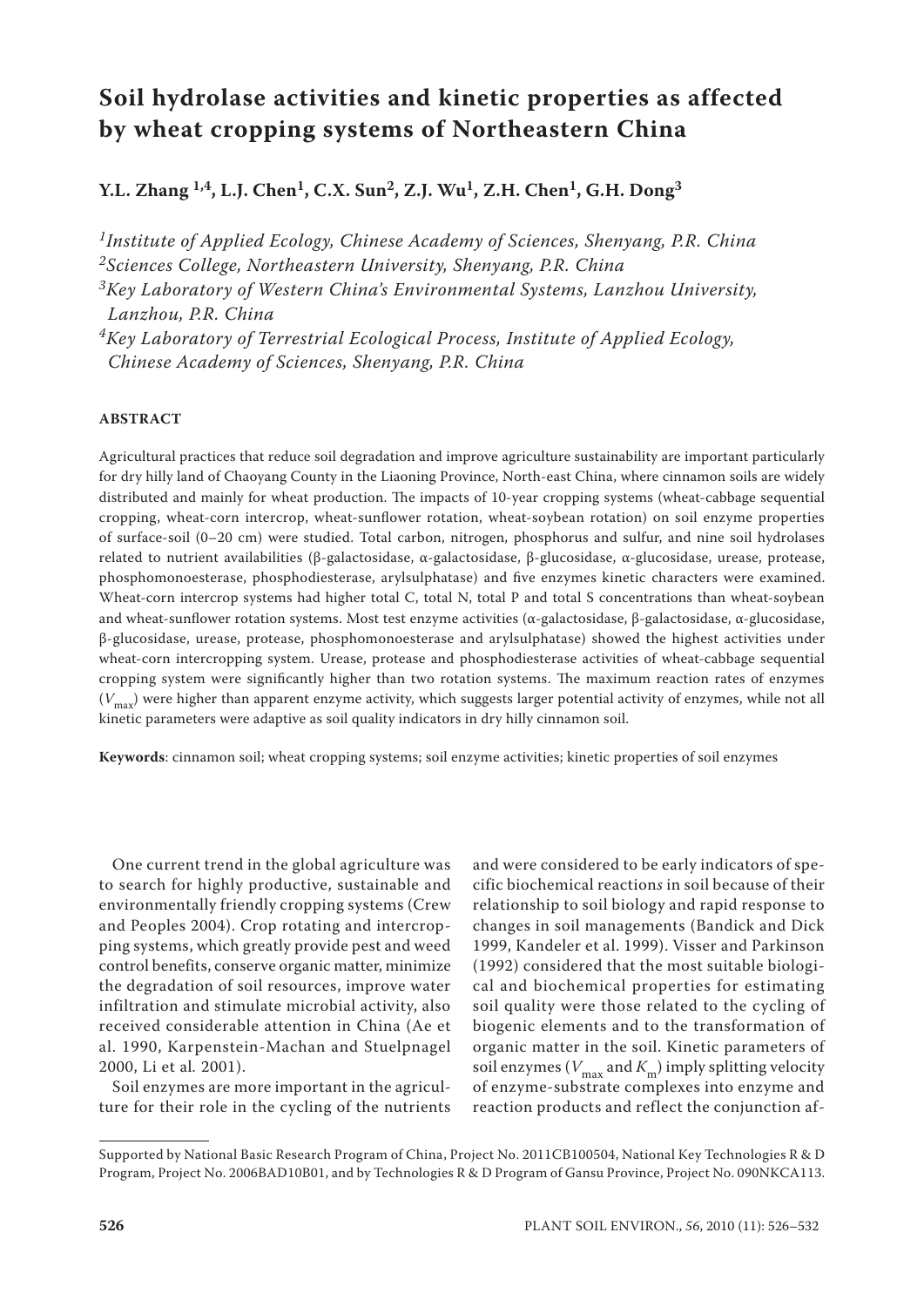finity between enzyme and substrate. To measure the kinetic parameters of soil hydrolases under different cropping systems will help in improving the understanding of the changes in the substrate affinity and the catalytic activity (Zhang et al*.* 2009).

Much information is available on the relation between soil managements and soil enzyme activities (Angers et al*.* 1993, Bandick and Dick 1999), but very few studies focus on activities and kinetic properties of soil enzymes under different cropping systems in dry hilly areas of China, where plow lands are widely distributed (Dodor and Tabatabai 2003, Balota et al. 2004, Green et al*.* 2006). Wheat production in Chaoyang city is 1/3 of that in Liaoning province, which has been one of the higher crop production provinces in China. The objectives of this study were to study (1) responses of soil enzyme activities involved in nutrient cycling (β-galactosidase, α-galactosidase, β-glucosidase, α-glucosidase, urease, protease, phosphomonoesterase, phosphodiesterase, arylsulphatase) to different wheat cropping system; (2) soil enzyme kinetic properties involved in C, N, S and P cycling due to long-term wheat cropping systems.

## **MATERIALS AND METHODS**

**Site description and cropping managements**. The study site was located at 41°N latitude and 120°E longitude in dry hilly land in the west of Liaoning Province, Northeastern China, southeast to Horqin sand land, with semiarid continental climate. The soil type is cinnamon soil (Hapli-Usti-Luvisol). The annual average precipitation of the research site is 173.8–440 mm with 70.0% occurring during summer, about 14.2% is received during fall, the other 14.5% in spring. The plots were established in a completely randomized block design with three field replicates of four different cropping systems (10 years), including wheat-cabbage sequential cropping, wheat-corn intercrop, wheat-soybean rotation, and wheatsunflower rotation. Fertilizer was applied to each plot according to soil tests obtained each year and projected crop yield for each individual crop in a rotation.

**Soil samples collection and preparation**. Soil samples of all the treatments were taken during October 2005 after the growing season. Four sampling sites were selected, and 60 soil samples (0–20 cm) over an approximately 1 ha at each site were collected. Three plots of  $50 \times 80$  m at

each site were selected for soil sampling. A random sampling scheme was applied on a grid of  $10 \times 20$  m cells, and each cell corresponds to a sampling target. From each cell, one sample was collected at a minimum distance (approximately 0.5 m) to each other. The 20 samples from each sampling site were made into a composite sample, transported to laboratory in isothermal bags, and passed through 2.0 mm sieve. A sub-sample was stored at 4°C less than 14 days for enzyme activities assays, and the remainder was air-dried for chemical properties analysis.

**Soil chemical properties assay**. Soil pH was determined in soil: water suspension (1: 2.5 ratios) with a glass electrode. Total C, N and S were determined by element analyzer (Elementar Vario EL) (Matejovic 1995). Total P was determined by digestion with  $HClO<sub>4</sub>$  method (Kuo 1996). Available nitrogen (AN) was determined by micro-diffusion method of boric acid-absorbed  $NH<sub>3</sub>$  after alkalihydrolyzed by NaOH (Miller and Keeney 1982). Soil moisture was determined by drying a sample at 105°C for 24 h.

**Soil enzyme activities assay**. Enzyme substrates were purchased from the Sigma-Aldrich Inc., Seebio Biotech, Inc. and J & K China Chemical Ltd., respectively. Enzyme activities were measured according to an increase of resultant or decrease of substrate by colorimetric determination methods.

Soil enzyme activities were assayed within 2 weeks after sampling. During this time, samples were stored at 4°C. Soil urease (E.C. 3.5.1.5), phosphomonoesterase (E.C. 3.1.3.2, pH 6.5; PMase), phosphodiesterase (E.C. 3.1.4.1, pH 8.0; PDase), arylsulphatase (E.C. 3.1.6.1, pH 5.8; ArSase),  $\alpha$ -Dglucosidase (E.C. 3.2.1.20, pH 6.0; α-GLUase), β-d-glucosidase (E.C. 3.2.1.21, pH 6.0; β-GLUase), α-d-galactosidase (E.C. 3.2.1.22, pH 6.0; α-GALase) and  $\beta$ -D-galactosidase (E.C. 3.2.1.23, pH 6.0; β-GALase) activities were assayed by the method of Tabatabai (1994). Soil samples (6.0 g) were reacted with 0.2% urea as substrate at 37°C for 5 h, and the amount of residual urea was determined by using diacetyl monoxime-antipyrine in KCl-acetic phenyl mercury extract with a continuous flow auto analyzer (BRAN + LUEBBE, Norderstedt, Germany). For phosphomonoesterase, phosphodiesterase, arylsulphatase, α-D-glucosidase, β-D-glucosidase, α-d-galactosidase, and β-d-galactosidase, soil sample (1.0 g) was reacted with substrate (50 mmol sodium *p*-nitrophenyl phosphate, sodium Bis-*p*nitrophenyl phosphate, potassium *p*-nitrophenyl sulfate, *p*-nitrophenyl α-D-glucoside, *p*-nitrophenyl β-d-glucoside, *p*-nitrophenyl α-d-galactoside, *p*-ni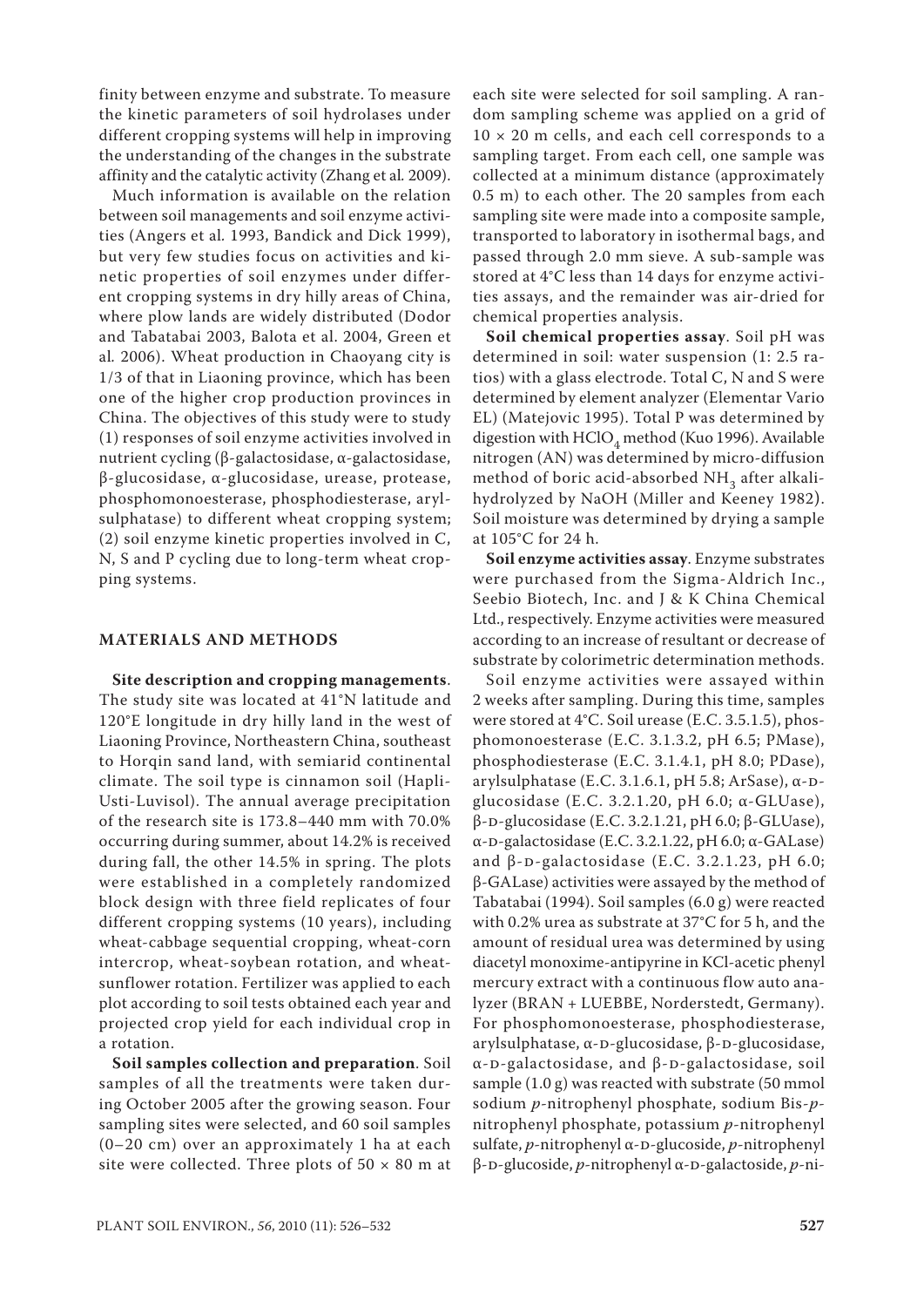trophenyl β-D-galactoside, respectively) at optimal pH. After incubation for 1 h (37°C), CaCl<sub>2</sub>-NaOH or  $CaCl<sub>2</sub>$ -Tris (hydroxymethyl aminomethane) was added to stop enzymatic reactions, precipitate humic molecules responsible for brown coloration and extract *p*-nitrophenol. The colored product was measured colorimetrically at 410 nm. The same procedures in the enzyme activities measurements were followed for the controls, but the substrates were added to the soil samples after incubation and prior to the analysis of residual substrate or reaction product. Soil protease (E.C.3.4.21-24, PRase) activity was assayed by the method of Ladd and Butler (1972). Briefly, fresh soil sample (1.0 g) was reacted with 2% Na-caseinate as substrate and Tris buffer for 2 h (50°C) at optimal pH and the residual casein was precipitated with 10% trichloroacetic acid and the filtrate was reacted with  $Na<sub>2</sub>CO<sub>2</sub>$  and Folin-Ciocalteu reagent. The tyrosine concentration was measured colorimetrically at 700 nm after 1 h incubation at room temperature.

For all enzyme assays, controls were included for each soil sample analyzed. The same procedure as for the enzyme assay was followed for the controls by adding substrate solution after incubation.

**Kinetic parameters measurements**. Six concentrations (0.005, 0.010, 0.015, 0.020, 0.035, and 0.040 mol/l) of urea solution, six concentrations (0.0005, 0.001, 0.0025, 0.005, 0.015 and 0.050 mol/l) of sodium *p*-nitrophenyl phosphate solution, six concentrations (0.0005, 0.00075, 0.01, 0.015, 0.03 and 0.050 mol/l) of sodium bis (p-nitrophenyl) phosphate solution, seven concentrations (0.0005, 0.001, 0.005, 0.01, 0.015, 0.025 and 0.05 mol/l) of potassium *p*- nitrophenyl sulfate solution and six concentrations (0.003, 0.007, 0.010, 0.020, 0.030,0.050 mol/l) of  $β$ -D-glucoside solution were used as the substrates of urease, phosphomonoesterase, phosphodiesterase, arylsulphatase and β-glucosidase, respectively. The kinetic parameters  $V_{\text{max}}$  and  $K_{\text{m}}$  were measured by using Lineweaver-Burk linearization of Michaelis-Menten equation:

$$
\frac{1}{V} = \frac{K_m}{V_{\text{max}}} \times \frac{1}{[S]} + \frac{1}{V_{\text{max}}}
$$

1 performed in triplicate, and all the values reported performed**Statistical analysis**. All determinations were were means and expressed by per g oven-dried soil (105°C). Data treatment and statistical analysis were performed by using the SPSS 10.0 computer language program and original 8.0. For each variable measured, data were analyzed by one-way ANOVA and the means were separated using the least significant difference (*LSD*) method at *P* = 0.05.

## **RESULTS**

**Soil pH and nutrient contents**. Values of pH under the intercropped plants and wheat-sunflower were higher than wheat-cabbage sequential cropping and wheat-soybean rotation, and the increase from 7.86 to 8.02 was found to be statistically significant (Table 1). Total organic C (TOC) concentrations of intercropped corn increased significantly compared with two rotation cropping, followed by wheat-cabbage sequential cropping, and there was no significant difference between them. The total N and total S concentrations of wheat grow with corn increased significantly compared with other systems. Total P concentrations of wheat-cabbage sequential cropping was the highest, followed by intercropping, wheat-soybean rotations and wheat-sunflower rotation, and the differences among them were distinct.

**Soil enzyme activities**. The enzyme activities involving soil C cycling (α-galactosidase, β-galactosidase, α-glucosidase, and β-glucosidase),

Table 1. Soil chemical properties under different cropping systems

|                                      | pH (1:2.5) | Available N<br>(mg/kg) | <b>TOC</b>                                                                                                                                                                                                        | Total N | Total P | Total S |             |
|--------------------------------------|------------|------------------------|-------------------------------------------------------------------------------------------------------------------------------------------------------------------------------------------------------------------|---------|---------|---------|-------------|
|                                      |            |                        | (g/kg)                                                                                                                                                                                                            |         |         |         | $C/N$ ratio |
| Wheat-cabbage<br>sequential cropping |            |                        | $7.86^a \pm 0.02$ $80.08^d \pm 2.50$ $13.14^b \pm 0.60$ $1.12^a \pm 0.07$ $1.24^d \pm 0.03$ $0.24^{ab} \pm 0.03$ $11.73^a \pm 0.62$                                                                               |         |         |         |             |
| Wheat-corn<br>intercropping          |            |                        | $8.02^{\rm b} \pm 0.03 \  \  \, 56.02^{\rm c} \pm 6.60 \  \  15.35^{\rm c} \pm 0.35 \  \  \, 1.42^{\rm b} \pm 0.05 \  \  \, 1.07^{\rm c} \pm 0.03 \  \  \, 0.27^{\rm b} \pm 0.01 \  \  \, 10.81^{\rm a} \pm 0.31$ |         |         |         |             |
| Wheat-soybean<br>rotation            |            |                        | $7.88^a \pm 0.03$ $24.21^a \pm 3.21$ $11.73^a \pm 0.31$ $1.05^a \pm 0.02$ $0.55^b \pm 0.02$ $0.22^a \pm 0.01$ $11.17^b \pm 0.15$                                                                                  |         |         |         |             |
| Wheat-sunflower<br>rotation          |            |                        | $8.00^{\text{b}} \pm 0.04$ 43.32 <sup>b</sup> $\pm$ 5.47 11.61 <sup>a</sup> $\pm$ 0.43 1.02 <sup>a</sup> $\pm$ 0.02 0.47 <sup>a</sup> $\pm$ 0.02 0.20 <sup>a</sup> $\pm$ 0.02 11.38 <sup>b</sup> $\pm$ 0.49       |         |         |         |             |

Values in columns sharing the different letter differ significantly (*P* < 0.05) as determined by the *LSD* test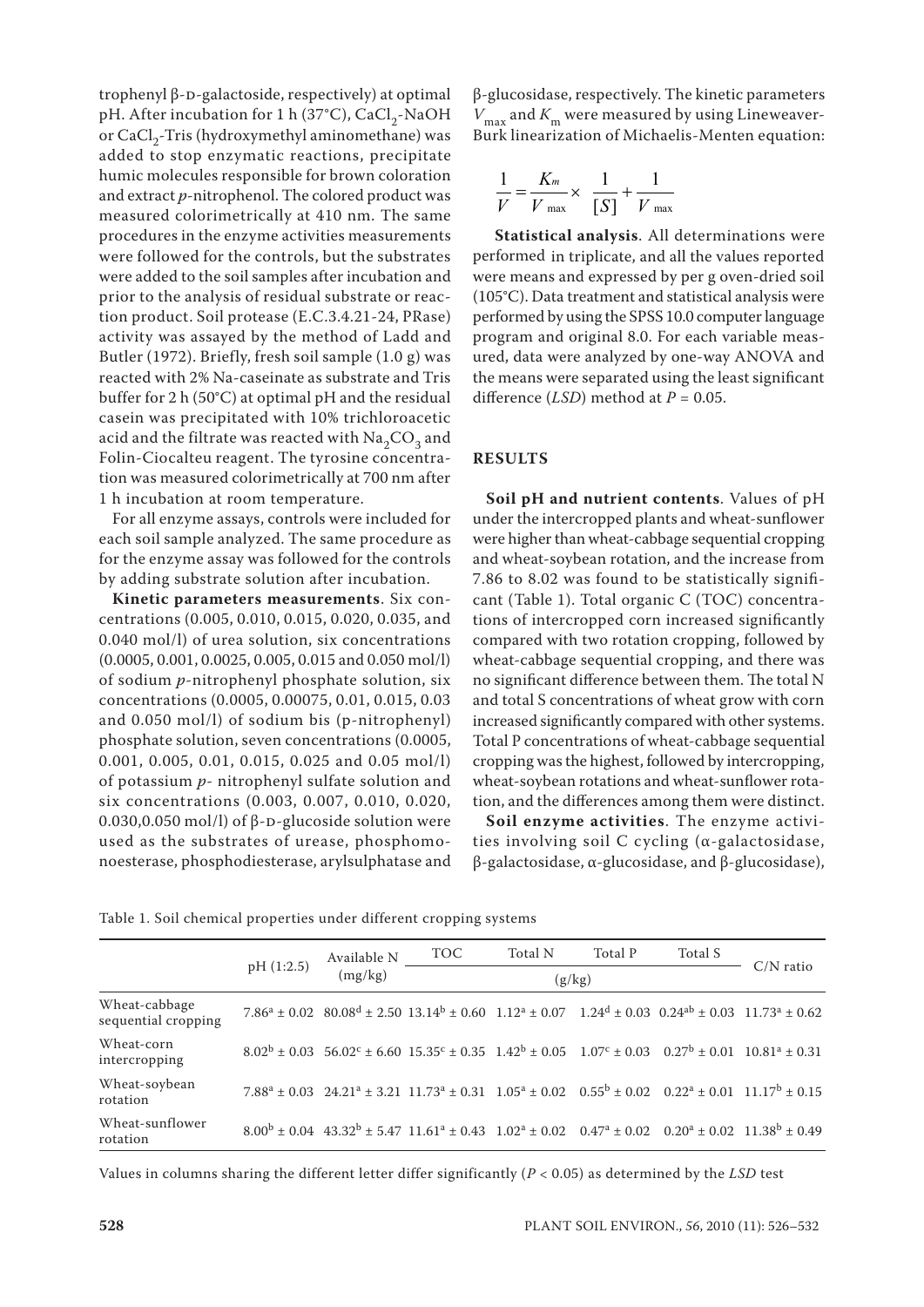

Figure 1. Effect of different cropping systems on soil enzyme activities. Wheat-cabbage sequential cropping; wheat-corn intercrop; wheat-soybean rotation; wheat-sunflower rotation. α-GALase – α-galactosidase; β-GALase – β-galactosidase; α-GLUase – α-glucosidase; β-GLUase – β-glucosidase; PRase – protease; PMase – phosphomonoesterase; PDase – phosphodiesterase; ArSase – arylsulphatase

phosphomonoesterase, arylsulphatase and the soil N cycling enzyme activities (urease and protease) showed the highest activities in wheat-corn intercropping system. Urease, protease and phosphodiesterase activities of wheat-cabbage sequential cropping were higher significantly than two rotation patterns, while other enzymes activities had no distinct difference between sequential cropping and two rotation patterns (Figure 1).

**Kinetic parameters of soil enzymes**. Figure 2 showed that  $V_{\text{max}}$  were higher than apparent activity in Figure 1, which suggests larger potential



Figure 2. Effect of different cropping systems on  $V_{\text{max}}$  and  $K_{\text{m}}$  of soil enzymes. Wheat-cabbage sequential cropping; wheat-corn intercrop; wheat-soybean rotation; wheat-sunflower rotation. β-GLUase – β-glucosidase; PMase – phosphomonoesterase; PDase – phosphodiesterase; ArSase – arylsulphatase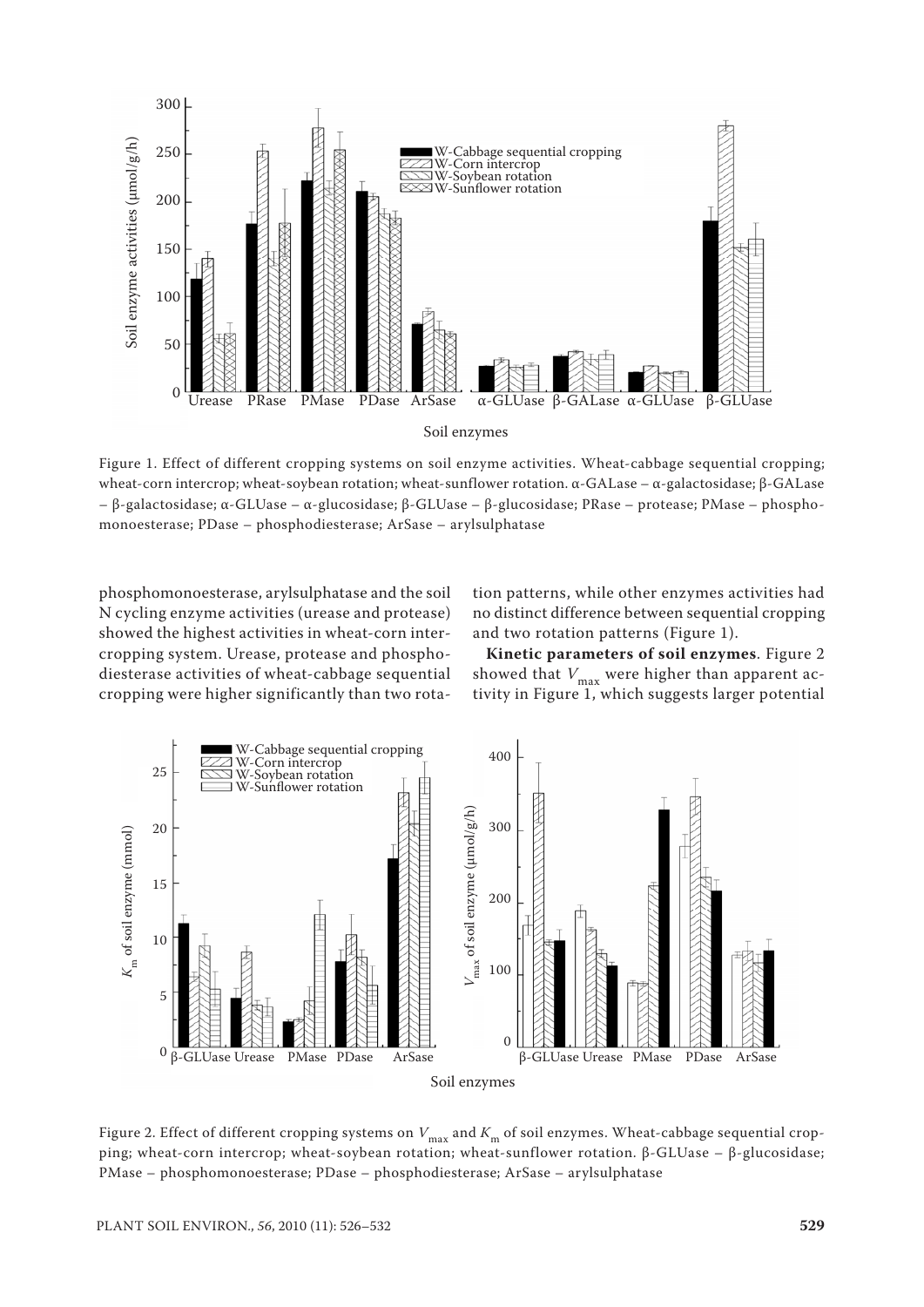

Figure 3. Effect of different cropping systems on  $V_{\text{max}}/K_{\text{m}}$  of soil enzymes. Wheat-cabbage sequential cropping; wheat-corn intercrop; wheat-soybean rotation; wheat-sunflower rotation. β-GLUase – β-glucosidase; PMase – phosphomonoesterase; PDase – phosphodiesterase; ArSase – arylsulphatase

activity of soil. Wheat-corn intercropping had the highest *V*max of β-glucosidase and phosphodiesterase; wheat-cabbage sequential cropping had higher  $V_{\text{max}}$  of urease than that under wheatcorn intercropping and wheat-soybean rotation; wheat-sunflower rotation had the highest  $V_{\text{max}}$  of phosphomonoesterase. Sequential cropping and intercropping had no potential to activate ability of soil arylsulphatase.

Figure 2 showed that  $K_m$  had no distinct relationship with  $V_{\text{max}}$ , which suggests that affinity had no positive relationship with enzyme amounts. Wheat-corn intercropping had the lowest  $K<sub>m</sub>$  values of soil β-glucosidase and phosphomonoesterase.

Higher  $V_{\text{max}}/K_{\text{m}}$  of soil arylsulphatase was found in the wheat-cabbage soil which contained more organic matter, and the highest catalytic efficiency of phosphomonoesterase in wheat-sunflower rotation (Figure 3).

#### **DISCUSSION**

The benefits of crop rotations in maintaining soil organic matter levels was well established (Engels et al*.* 1995, Acosta-Martínez et al*.* 2007). The present study has suggested that intercropping and sequential cropping improved soil quality, followed by wheat-cabbage sequential cropping, and wheat-sunflower rotation cropping system led to a decrease in soil organic matter, as seen from Table 1. Soil C/N ratio did not change significantly with different cropping patterns, and there was no drastic change in the pH of cinnamon soil in

present study, same as illuminated in the study of Chander et al. (1997). Another study showed that there were no differences in soil organic carbon content in an early assessment (after 5 years) comparing continuous crop rotation system that included fallow periods (rye (Secale cereal)-cottonwheat-fallow) in semiarid soils from West Texas (Acosta-Martínez et al*.* 2004).

Crop management practices significantly affect enzyme activities, with microbial parameters being influenced by soil organic matter contents (Jordan et al*.* 1995). The type of organic matter was shown to influence the activities of invertase, cellulose, and amylase more than the quantity of organic matter (Balota et al*.* 2004). Although some studies reported that the organic C content was significantly related to the levels of soil enzymes activities (Eivazi and Tabatabai 1990), linear regression analyses in this study showed that the activities of phosphodiesterase were significantly correlated with total  $P(P < 0.05)$ , activities of arylsulphatase and β-glucosidase with the organic C content ( $P < 0.05$ ), activities of arylsulphatase, α-glucosidase, and β-glucosidase with the total N content (*P* < 0.05), urease and arylsulphatase activities with total S content  $(P < 0.05)$  in soil.

Some studies showed that crop rotation strongly influenced soil enzyme activities (Dodor and Tabatabai 2003, Inal et al*.* 2007). It is believed that differences in chemical properties of soils such as pH, organic C and N among four test cropping systems are primarily responsible for differences in soils enzyme activities. Intercropping and sequential cropping provided the opportunity to return residues of different C/N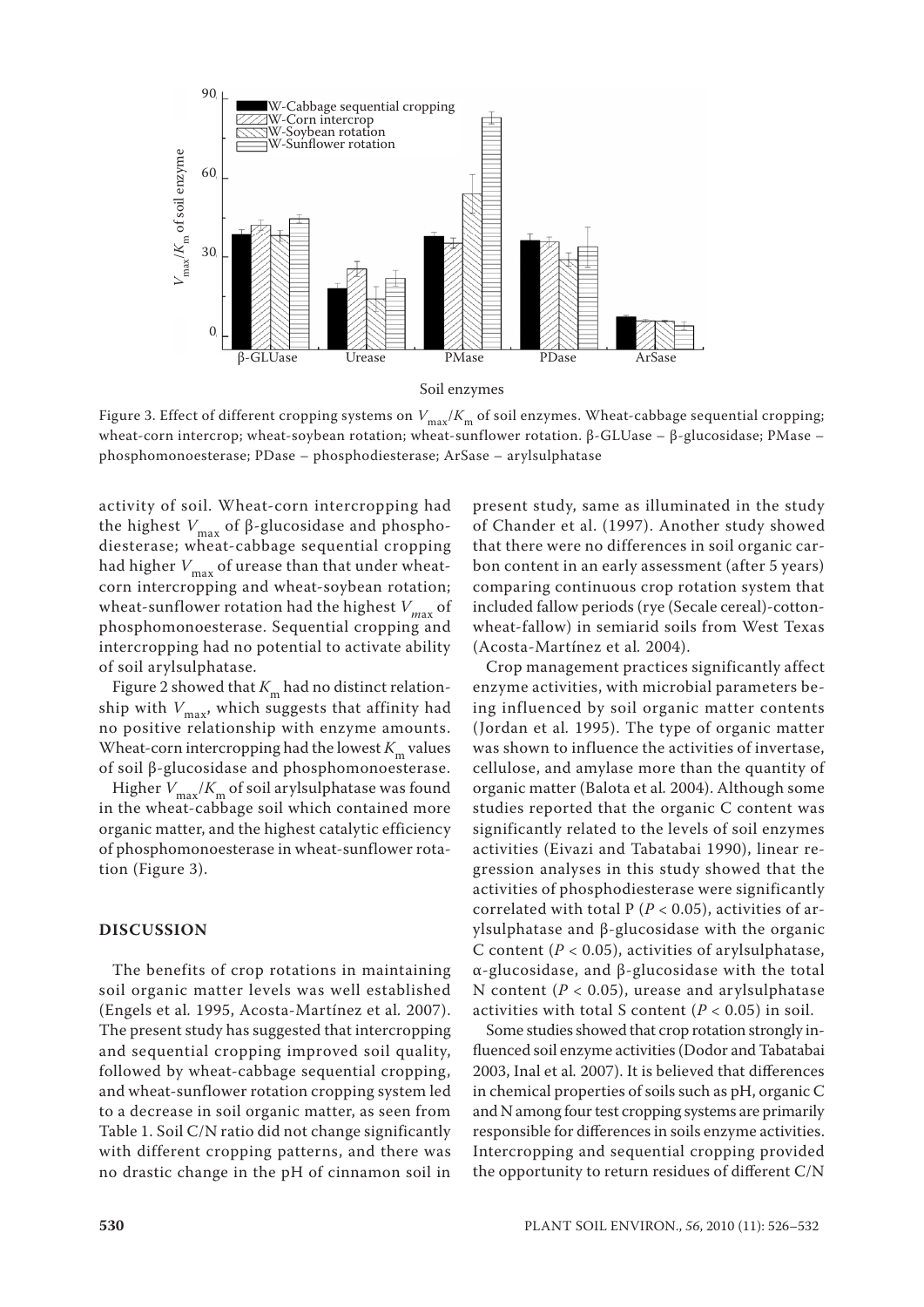associated with the diverse root rhizosphere. Klose and Tabatabai (2000) found that soils under crop rotations with high input and diversity of organic materials generally contained higher concentrations of microbial biomass and enzyme activities. Enzyme activities under wheat-sunflower cropping were lower than those under wheat-soybean, perhaps because leguminous plants excreted enzymes into the rhizosphere (Burns 1978) and sunflower depleted more nutrients than soybean (Chander et al*.* 1997). Miller and Dick (1995) reported that enzymes activities were found to be significantly higher for a legumevegetable rotation than for the traditional vegetable rotation. The response of different enzymes to cropping systems is mostly related to the development of the microbial community structure and influenced by soil properties and environmental factors (Dodor and Tabatabai 2003). We should go deep into study on the amount of biomass carbon returned to the soil, turnover and distribution of active and passive pools of soil organic carbon. Crop rotations have diverse crop sequences and change the soil habitat environment due to their differences in extract nutrients, depth of roots, amounts of residue which remain in soil and differences in

ratios to the soil, which could influence microbial activity and dynamics and positively affect soil productivity through the increased microbial activity

their components. Some research pointed that the catalytic efficiency of soil enzymes  $V_{\text{max}}/K_{\text{m}}$  was highly affected by soil organic matter content (Zaman et al*.* 1999). Yet, in the present study, not all test soil enzymes in the test soils containing more organic matter had higher  $V_{\text{max}}$  and  $V_{\text{max}}/K_{\text{m}}$ , perhaps due to the soil enzymes were also affected by crop kinds, microorganisms and soil texture.

It is concluded that there exists a strong relationship between soil enzyme activities and management practices in long-term experiment fields such as Chaoyang. Also, activities of selected soil enzymes that are sensitive to rotational practices may have the potential to be used as indicators of soil quality and sustainability. However, not all kinetic parameters that were adaptive in dry hilly cinnamon soil can be used as indicators monitoring soil health and quality.

#### **REFERENCES**

Acosta-Martínez V., Mikha M.M., Vigil M.F. (2007): Microbial communities and enzyme activities in soils under alternative crop rotations compared to wheat-fallow for the Central Great Plains. Applied Soil Ecology, *37*: 41–52.

- Acosta-Martínez V., Zoveck T.M., Allen V. (2004): Soil microbial, chemical and physical properties in continuous cotton and integrated crop-livestock systems. Soil Science Society of America Journal, *68*: 1875–1884.
- Ae N., Arihara J., Okada Yoshihara T.K., Johansen C. (1990): Phosphorus uptake by pigeon pea and its role in cropping systems of the Indian subcontinent. Science, *248*: 477–480.
- Angers D.A., N'dayegamiye A., Nielsen D.C. (1993): Tillageinduced differences in organic matter of particle size fractions and microbial biomass. Soil Science Society of America Journal, *57*: 512–516.
- Balota E.L., Kanashiro M., Colozzi A., Andrade D.S., Dick R.P. (2004): Soil enzyme activities under long-term tillage and crop rotation systems in subtropical agro-ecosystems. Brazilian Journal of Microbiology, *35*: 300–306.
- Bandick A.K., Dick R.P. (1999): Field management effects on soil enzyme activities. Soil Biology and Biochemistry, *31*: 1471–1479.
- Burns R.G. (1978): History of abiontic soil enzyme research. In: Burns R.G. (ed.): Soil Enzymes. Academic Press, London, 1–33.
- Chander K., Goyal S., Mundra M.C., Kapoor K.K. (1997): Organic matter, microbial biomass and enzyme activity of soils under different crop rotations in the tropics. Biology and Fertility of Soils, *24*: 306–310.
- Crew T.E., Peoples M.B. (2004): Legume vervus fertilizer source of nitrogen: ecological tradeoffs and human needs. Agriculture, Ecosystem and Environment, *102*: 279–297.
- Dodor D.E., Tabatabai M.A. (2003): Amidohydrolases in soils as affected by cropping systems. Applied Soil Ecology, *24*: 73–90.
- Eivazi F., Tabatabai M.A. (1990): Factors affecting glucosidase and galactosidases in soils. Soil Biology and Biochemistry, *22*: 891–897.
- Engels E.A., Becker M., Ottow J.G.G., Ladha J.K. (1995): Influence of phosphorus or phosphorus-potassium fertilization on biomass and dinitrogen fixation of the stem-nodulating green-manure legume *Sesbania rostrata* in different marginally productive wetland rice soils. Biology and Fertility of Soils, *20*: 107–112.
- Green V.S., Stottb D.E., Diack M. (2006): Assay for fluorescein diacetate hydrolytic activity: optimization for soil samples. Soil Biology and Biochemistry, *38*: 693–701.
- Inal A., Gunes A., Zhang F., Cakmak I. (2007): Peanut/maize intercropping induced changes in rhizosphere and nutrient concentrations in shoots. Plant Physiology and Biochemistry, *45*: 350–356.
- Jordan D., Kremer R.J., Bergfield W.A., Kim K.Y., Cacnio V.N. (1995): Evaluation of microbial methods as potential indicators of soil quality in historical agriculture fields. Biology and Fertility of Soils, *19*: 297–302.
- Kandeler E., Palli S., Stemmer M., Gerzabek M.H. (1999): Tillage changes microbial biomass and enzymes activities in particlesize fractions of a Haplic Chernozem. Soil Biology and Biochemistry, *31*: 1253–1264.
- Karpenstein-Machan M., Stuelpnagel R. (2000): Biomass yield and nitrogen fixation of legumes mono-cropped and intercropped